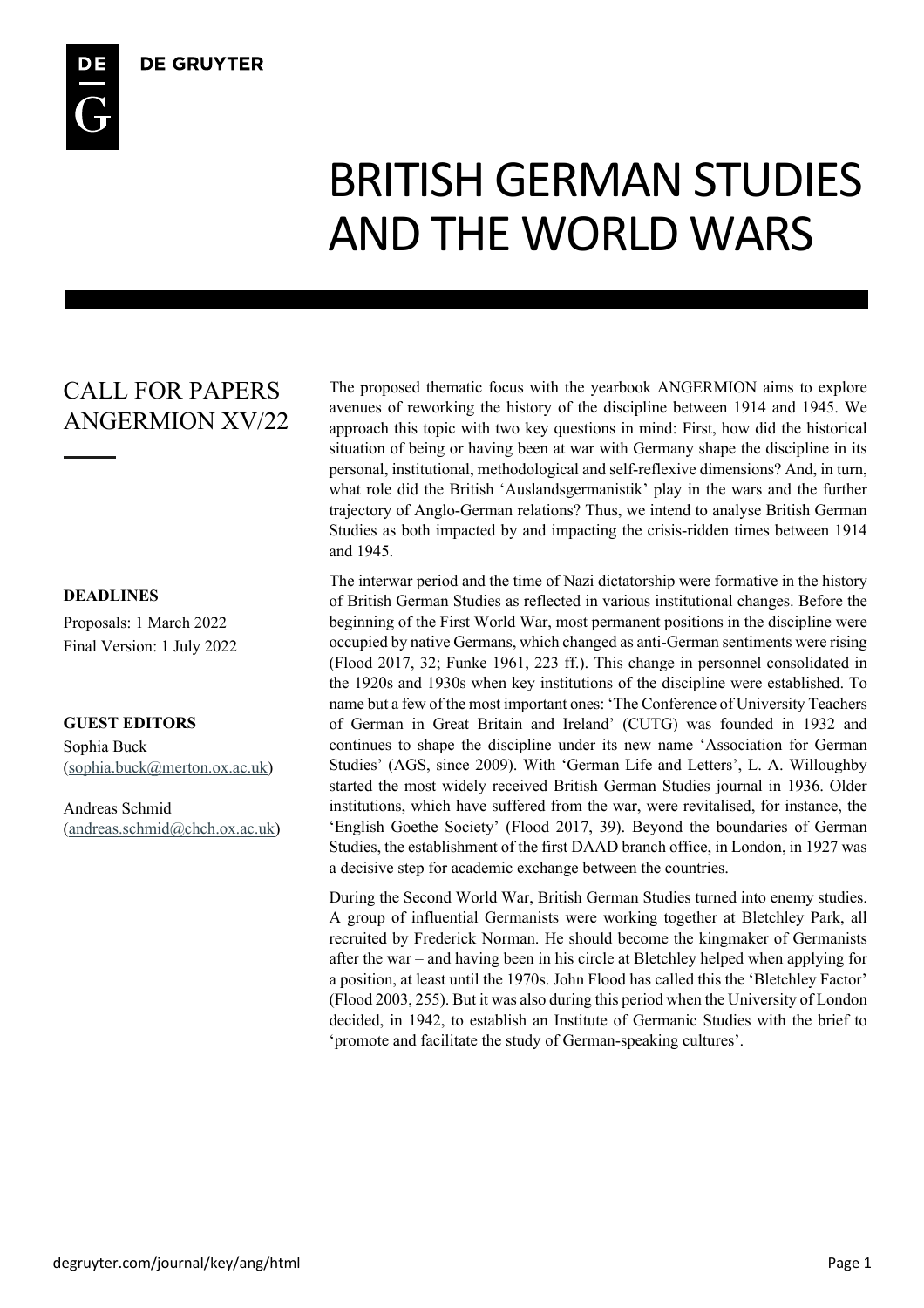The discipline German Studies underwent, at times nationally distinct but often also internationally entangled, historical developments – and so did approaches of historicising and reworking its history (König 2003, xi–xiv). Bio-bibliographical projects like the *Internationale Germanistenlexikon 1800–1950* (2003) allow uncovering international connections of individual scholars and institutions. From a more disciplinary perspective, the German 'Inlandsgermanistik' and its US counterpart have been widely researched. For British German Studies, John L. Flood has pioneered this area of research, also initiating a significant collection at the Senate House Library. While also drawing attention to the period in question, he has focused primarily on postwar developments.

Recent research has started to pay more attention to the war and interwar period in the history of German Studies in the UK: They explore perspectives such as networks and effects of (academic) mobility and migration and the exemplary impact of individuals on institutional formations and teaching practices. In four case studies, Christopher Husbands (2013) has sociologically analysed the careers of Germanists of German and Austrian origin working in the UK during World War Two. Gisela Holfter and Horst Dickel (2017) have presented a monograph on the German emigrées in Ireland between 1933 and 1945, including a substantial chapter on academics in exile. Dan Wilson (2021) has examined the ambiguous relationship of L. A. Willoughby to Germany during World War Two, shedding new light on the origins of 'German Life and Letters' and the development of the 'English Goethe Society'. Nicola McLelland has investigated the representation of (German) culture as an ideological undertaking or 'hidden curriculum' in textbooks for language instruction in the 1920s and 1930s (2015, 251 f.). And Ellen Pilsworth (2021) has engaged exemplarily with personal and scholarly responses to Nazism.

The proposed thematic focus in one of the leading journals for British-German relations, ANGERMION, aims to build on this research by providing additional perspectives on the period. In particular, it wants to shed further light on the reshaping of the discipline, its practice and self-perception that precedes the more prominently researched postwar trajectories.

Potential topics of papers include but are not limited to:

| Restructuring of German language education (schools, universities, military)<br>▶                                                                                                                                                                                                                                                                                                                                                          |
|--------------------------------------------------------------------------------------------------------------------------------------------------------------------------------------------------------------------------------------------------------------------------------------------------------------------------------------------------------------------------------------------------------------------------------------------|
| University curricula and their representation of German Culture<br>▶                                                                                                                                                                                                                                                                                                                                                                       |
| Social backgrounds of university staff<br>▶                                                                                                                                                                                                                                                                                                                                                                                                |
| Research practice and publication (methods and concepts, editions projects,<br>▶<br>translations, standard reference books, anthologies)<br>Institutional comparison between UK and Germany (teaching and research<br>▶<br>methods, syllabi, university structures)<br>Autobiographical<br>and<br>self-fashioning<br>▶<br>accounts<br>of<br>Germanists<br>(conceptualisation, reflection, and criticism of the subject and their own role) |
| Relation to other university disciplines (philology, language education, cultural<br>۲<br>studies, social anthropology, history, political science, war & military studies)<br>Dimensions of 'Feindanalyse' (German Studies as an ethnography of<br>▶<br>Germany)<br>Relation to politics and military (intelligence service and Bletchley Park)<br>▶                                                                                      |
| Role of institutional networks as sites for discourse on Germany (journals,<br>▶<br>yearbooks, conferences, associations)                                                                                                                                                                                                                                                                                                                  |
| Infrastructure of academic mobility and migration: exchange schemes, exiles<br>▶<br>and refugees                                                                                                                                                                                                                                                                                                                                           |
| Personal and Scholarly treatments of (Nazi-)Germany (British stereotypes of<br>▶<br>German culture, implicit/explicit positioning towards Nazi ideology)<br>Biographies and careers of individual Germanists involved in British-German<br>▶<br>relations and cultural diplomacy                                                                                                                                                           |
|                                                                                                                                                                                                                                                                                                                                                                                                                                            |

The thematic focus is planned to be published in late 2022. We welcome contributions both in English and German. Please submit your abstract (up to 500 words) and a short bio until **1 March 2022** to the Guest Editors of this volume of ANGERMION (Vol XV/2022), Sophia Buck (sophia.buck@merton.ox.ac.uk) and Andreas Schmid (andreas.schmid@chch.ox.ac.uk). You can expect feedback within two weeks time. The length of the papers will be handled flexibly. Their final submission is due on **1 July 2022** for consideration in Vol XV.